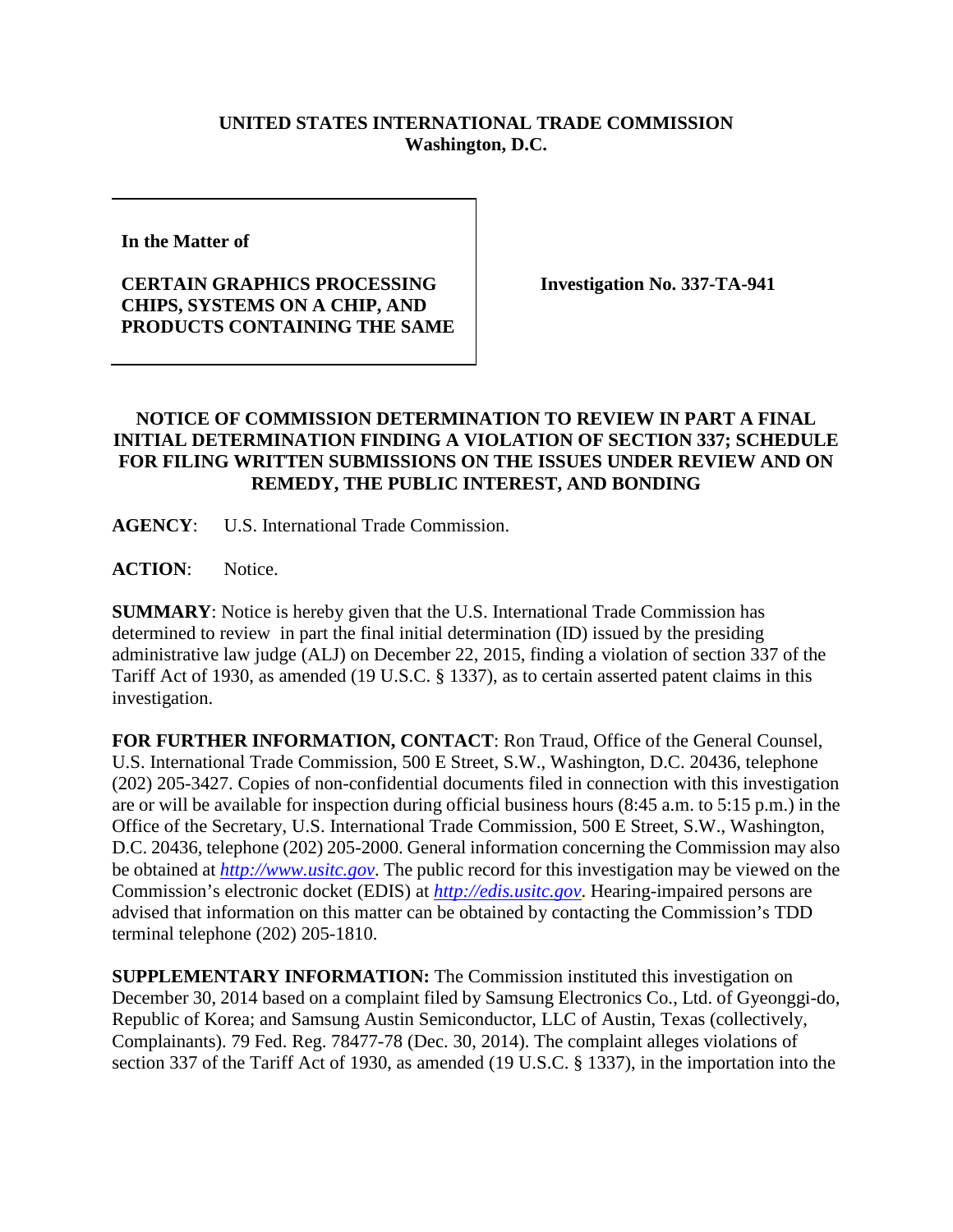United States, the sale for importation, and the sale within the United States after importation of certain graphics processing chips (GPUs), systems on a chip (SoCs), and products containing the same by reason of infringement of one or more of claims 1-4, 6, and 19-21 of U.S. Patent No. 6,147,385 (the '385 patent); claim 10 of U.S. Patent No. 6,173,349 (the '349 patent); claims 1, 2, 4, 19, 20, and 22 of U.S. Patent No. 7,056,776 (the '776 patent); and claims 1-3, 7-9, 12-15, 17, and 19 of U.S. Patent No. 7,804,734 (the '734 patent), and whether an industry in the United States exists as required by subsection (a)(2) of section 337. *Id.* The notice of investigation named the following respondents: NVIDIA Corporation (NVIDIA) of Santa Clara, California; Biostar Microtech International Corp. of New Taipei, Taiwan; Biostar Microtech U.S.A. Corp. of City of Industry, California; Elitegroup Computer Systems Co. Ltd. of Taipei, Taiwan; Elitegroup Computer Systems, Inc. of Newark, California; EVGA Corp. of Brea, California; Fuhu, Inc. of El Segundo, California; Jaton Corp. of Fremont, California; Mad Catz, Inc. of San Diego, California; OUYA, Inc. of Santa Monica, California; Sparkle Computer Co., Ltd. of New Taipei City, Taiwan; Toradex, Inc. of Seattle, Washington; Wikipad, Inc. of Westlake Village, California; ZOTAC International (MCO) Ltd of New Territories, Hong Kong; and ZOTAC USA, Inc. of Chino, California (collectively, Respondents). *Id.* The Office of Unfair Import Investigations (OUII) is also a party to this investigation. *Id.*

On May 1, 2015, the Commission determined not to review an initial determination terminating the investigation as to respondent Wikipad, Inc. *See* Notice of Commission Determination Not to Review an Initial Determination Terminating the Investigation as to Respondent Wikipad, Inc. Based on a Consent Order Stipulation, Consent Order, and Settlement Agreement; Issuance of Consent Order (May 1, 2015). On May 13, 2015, the Commission determined not to review an initial determination granting intervention by Taiwan Semiconductor Manufacturing Co., Ltd. for a limited purpose. *See* Notice of Commission Determination Not to Review an Initial Determination Granting Intervention by Taiwan Semiconductor Manufacturing Co., Ltd. for a Limited Purpose (May 13, 2015). On September 17, 2015, the Commission determined not to review an initial determination terminating the investigation as to respondent ZOTAC International (MCO) Ltd. *See* Notice of Commission Decision Not to Review Two Initial Determinations That Terminated the Investigation as to Certain Asserted Patent Claims and as to One Respondent (Sept. 17, 2015).

On July 1, 2015, the Commission determined not to review an initial determination terminating the investigation as to the '776 patent. *See* Notice of Commission Determination Not to Review an Initial Determination Terminating the Investigation with Respect to U.S. Patent No. 7,056,776 (July 1, 2015). On August 13, 2015, the Commission determined not to review an initial determination finding that the economic prong of the domestic industry requirement has been satisfied. *See* Notice of a Commission Determination Not to Review an Initial Determination That the Economic Prong of the Domestic Industry Requirement Has Been Satisfied (Aug. 13, 2015). On September 17, 2015, the Commission determined not to review an initial determination terminating claims 19-21 of the '385 patent and claims 7-9, 12-15, 17, and 19 of the '734 patent. *See* Notice of Commission Decision Not to Review Two Initial Determinations That Terminated the Investigation as to Certain Asserted Patent Claims and as to One Respondent (Sept. 17, 2015).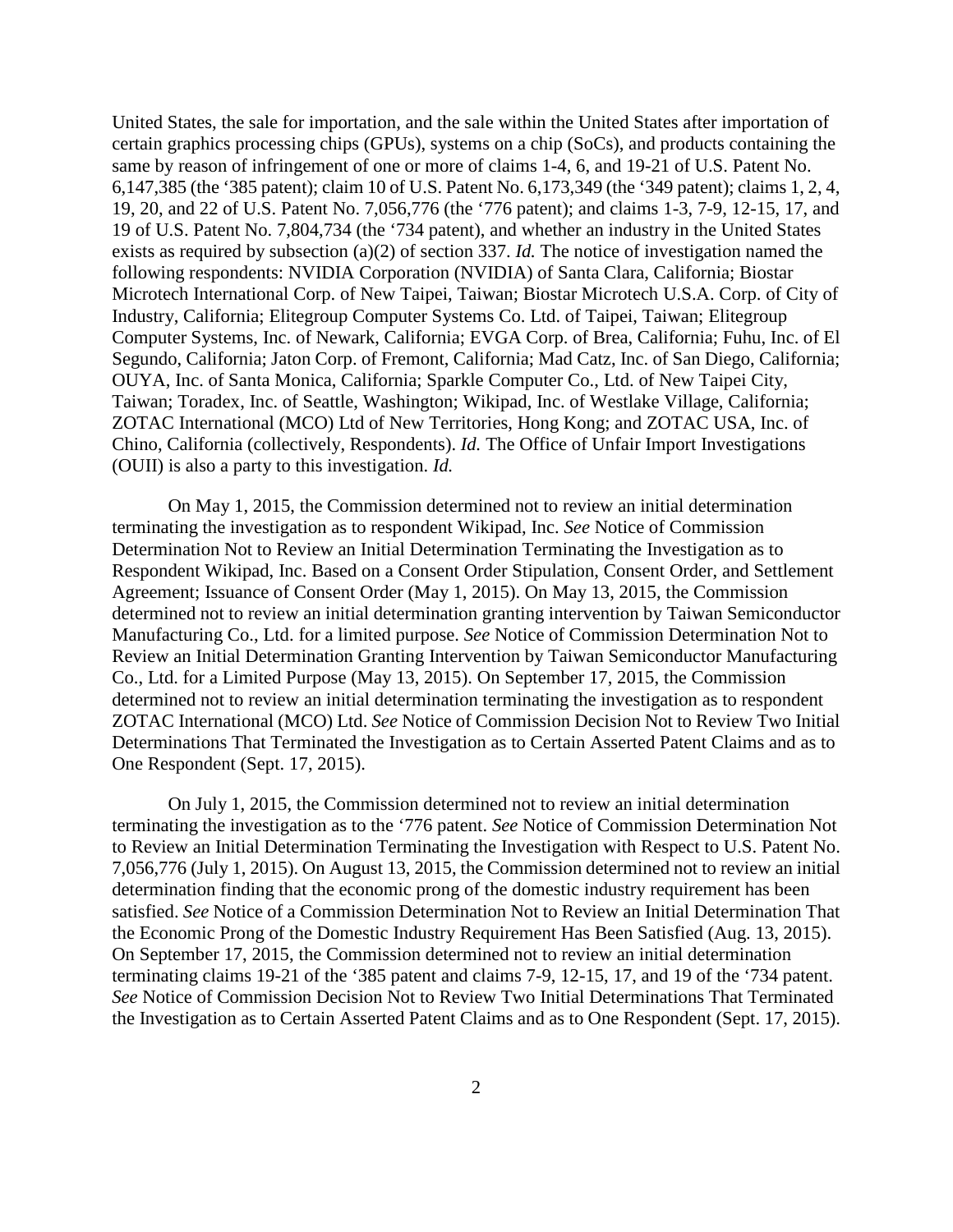On December 22, 2015, the ALJ issued his ID. Regarding the '385 patent, the ID concludes: (1) the accused products infringe claims 1-4 and 6, ID at 61-91; (2) there is a domestic industry, ID at 93-108; (3) claims 1-4 and 6 are not invalid for anticipation, obviousness, or lack of written description, ID at 114-64; and (4) NVIDIA's Tegra X1 chip is outside the scope of the investigation. ID at 91-93. Regarding the '349 patent, the ID concludes: (1) certain accused products infringe claim 10, ID at 198-235; (2) there is a domestic industry, ID at 235-52; and (3) claim 10 is not invalid for anticipation, obviousness, or lack of written description, ID at 253-74. Regarding the '734 patent, the ID concludes: (1) certain accused products infringe claims 1 and 3, ID at 307-35; (2) there is a domestic industry, ID at 336-48; and (3) claims 1 and 3 are not invalid for anticipation or obviousness. ID at 348-77.

On January 4, 2016, Respondents and OUII filed petitions for review of the ID. On January 5, 2016, the ALJ issued his recommended determination on remedy and bonding. On January 12, 2016, Complainants and OUII filed responses to the petitions.

Having examined the record of this investigation, including the ALJ's ID, the petitions for review, and the responses thereto, the Commission has determined to review the final ID in part. Specifically, the Commission has determined to review (1) the ID's construction of "mode" and "the receiver further configured" of claim 1 of the '734 patent; (2) the ID's conclusion that the accused products infringe the '734 patent; (3) the ID's conclusion that there is a domestic industry for the '734 patent; (4) the ID's conclusion that claim 1 of the '734 patent is not invalid for anticipation by U.S. Patent No. 7,032,092 (Lai); (5) the ID's conclusion that claim 3 of the '734 patent is not invalid for obviousness over Lai in view of U.S. Patent No. 6,853,213 (Funaba); (6) whether the accused Tegra X1 products are within the scope of the investigation; and (7) whether Complainants proved that the AP20 products infringe the '349 patent.

The parties are requested to brief their positions with reference to the applicable law and the evidentiary record. In connection with its review, the Commission is particularly interested in responses to the following:

- 1. With regard to the construction of "mode" in claim 1 of the '734 patent, please discuss the significance of the repeated use of the permissive term "may" in the specification. *E.g.*, col. 4, lns. 28-29, 37-39, 48-51.
- 2. With regard to the construction of "mode" in claim 1 of the '734 patent, please discuss the significance of the recent Federal Circuit decision in *The Trustees of Columbia University in the City of New York v. Symantec Corporation*, No. 2015-1146 (Fed. Cir. Feb. 2, 2016).
- 3. With regard to the interpretation of Figure 4 of the '734 patent, please discuss the significance of the use of the term "mode signal" in the specification. Col. 5, lns. 13-16, 28-30.
- 4. With regard to the construction of "the receiver further configured" in claim 1 of the '734 patent, please discuss the significance of the cases cited in the ID at pages 302-04, and any other relevant case law.
- 5. With respect to the '734 patent, if the Commission were (1) to construe the claim term "mode" in claim 1 to mean "a configuration required by the memory-device type"; and (2)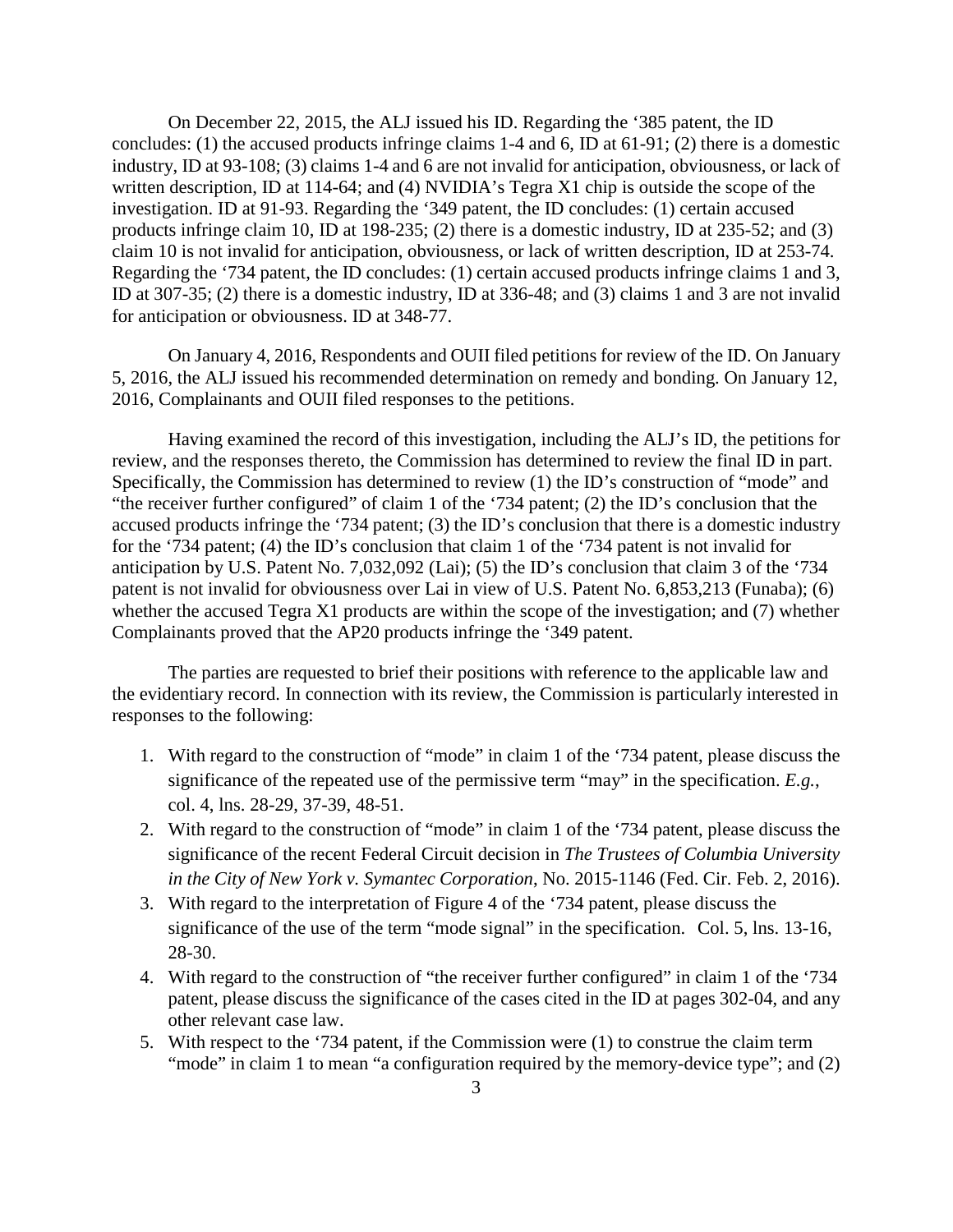to interpret the phrase "the receiver further configured" in claim 1 to require the capability of the receiver to operate in one mode or the other, but not both, when connected to a particular memory device; please discuss any impact this construction may have on the ID's findings and conclusions.

- 6. What portion of the accused devices is allegedly covered by the asserted claims? Do the patents in question relate to relatively minor features of the accused devices?
- 7. How would remedial orders barring the entry and further distribution of the products alleged to infringe the asserted claims of the '385, '349 and/or '734 patents affect the public interest as identified in 19 U.S.C. §§ 1337(d)(1) and (f)(1)? The Commission is particularly interested in the commercial availability of alternatives to the potentially excluded products as well as any differences, including qualitative differences, between those alternatives and the potentially excluded products.

In connection with the final disposition of this investigation, the Commission may (1) issue an order that could result in the exclusion of the subject articles from entry into the United States, and/or (2) issue one or more cease and desist orders that could result in the respondent being required to cease and desist from engaging in unfair acts in the importation and sale of such articles. Accordingly, the Commission is interested in receiving written submissions that address the form of remedy, if any, that should be ordered. If a party seeks exclusion of an article from entry into the United States for purposes other than entry for consumption, the party should so indicate and provide information establishing that activities involving other types of entry either are adversely affecting it or likely to do so. For background, see *Certain Devices for Connecting Computers via Telephone Lines*, Inv. No. 337-TA-360, USITC Pub. No. 2843 (December 1994) (Commission Opinion).

If the Commission contemplates some form of remedy, it must consider the effects of that remedy upon the public interest. The factors the Commission will consider include the effect that an exclusion order and/or cease and desist orders would have on (1) the public health and welfare, (2) competitive conditions in the U.S. economy, (3) U.S. production of articles that are like or directly competitive with those that are subject to investigation, and (4) U.S. consumers. The Commission is therefore interested in receiving written submissions that address the aforementioned public interest factors in the context of this investigation.

If the Commission orders some form of remedy, the U.S. Trade Representative, as delegated by the President, has 60 days to approve or disapprove the Commission's action. *See* Presidential Memorandum of July 21, 2005. 70 FR 43251 (July 26, 2005). During this period, the subject articles would be entitled to enter the United States under bond, in an amount determined by the Commission and prescribed by the Secretary of the Treasury. The Commission is therefore interested in receiving submissions concerning the amount of the bond that should be imposed if a remedy is ordered.

**WRITTEN SUBMISSIONS**: The parties to the investigation are requested to file written submissions on the issues identified in this notice. Parties to the investigation, interested government agencies, and any other interested parties are encouraged to file written submissions on the issues of remedy, the public interest, and bonding. Such submissions should address the